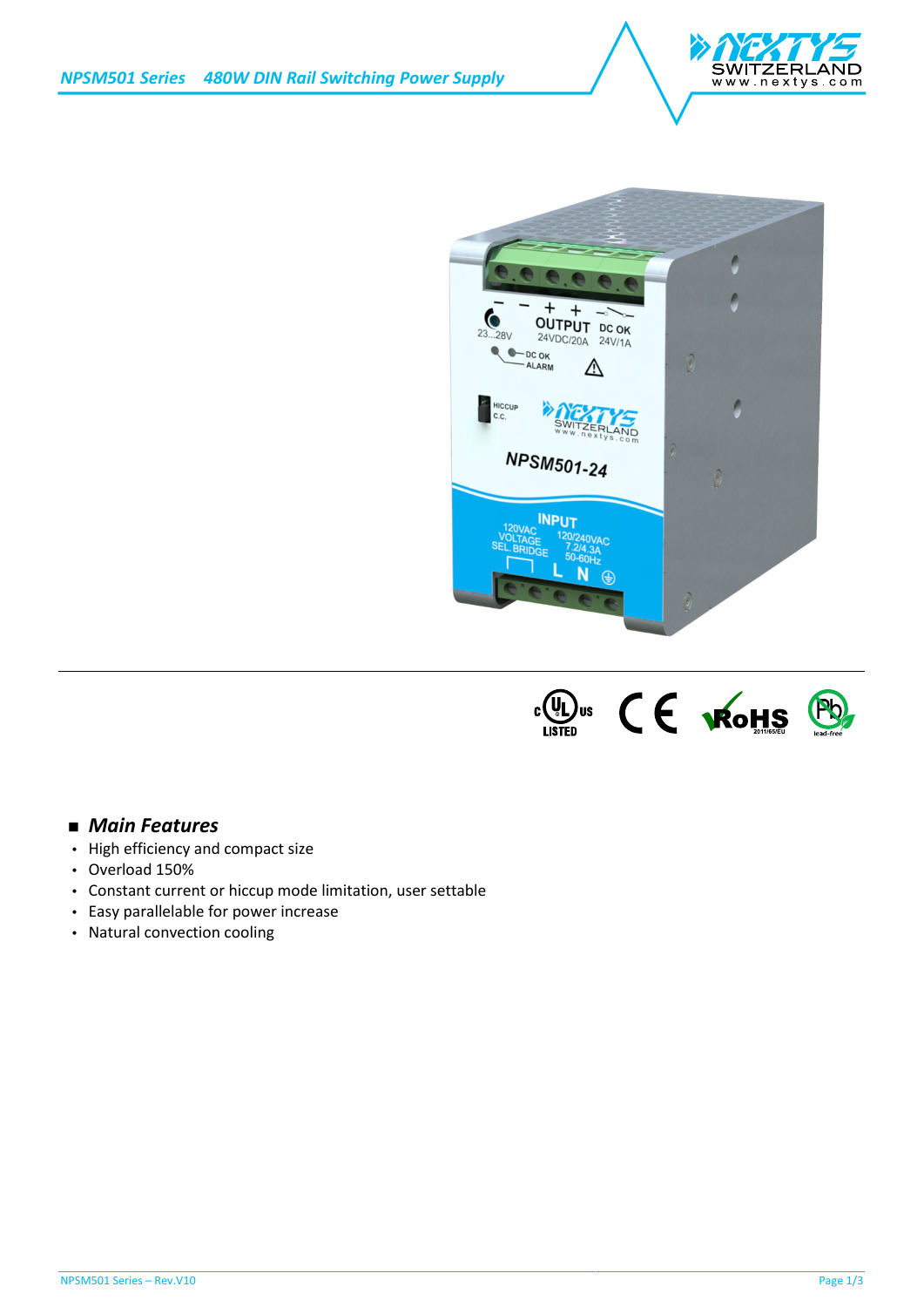## *NPSM501 Series 480W DIN Rail Switching Power Supply*



| <b>TECHNICAL DATA</b>                                         |                                                                                                                                                                                      |                                                            |                   |  |
|---------------------------------------------------------------|--------------------------------------------------------------------------------------------------------------------------------------------------------------------------------------|------------------------------------------------------------|-------------------|--|
| <b>Model type</b>                                             | <b>NPSM501-24</b>                                                                                                                                                                    | <b>NPSM501-48</b>                                          | <b>NPSM501-72</b> |  |
| <b>OUTPUT DATA</b>                                            |                                                                                                                                                                                      |                                                            |                   |  |
| Rated voltage                                                 | 24Vdc                                                                                                                                                                                | 48Vdc                                                      | 72Vdc             |  |
| Adj. output voltage range                                     | 2328Vdc                                                                                                                                                                              | 4555Vdc                                                    | 7285Vdc           |  |
| Continuous current                                            | 20A                                                                                                                                                                                  | 10A                                                        | 6.7A              |  |
| Overload limit in constant current mode                       | 22A                                                                                                                                                                                  | 11A                                                        | 7.5A              |  |
| Overload limit in hiccup mode (max. 5s)                       | 30A                                                                                                                                                                                  | 15A                                                        | 10A               |  |
| Load regulation                                               | $\leq 1\%$                                                                                                                                                                           |                                                            | $\leq 0.5\%$      |  |
| Ripple & Noise <sup>1</sup>                                   |                                                                                                                                                                                      | $\leq 100$ mVpp                                            | $\leq$ 200mVpp    |  |
| Hold up time                                                  |                                                                                                                                                                                      | $\geq 35 \text{ms}$                                        |                   |  |
| Protections                                                   | Overload, short circuit: Constant current or Hiccup mode (user settable)<br>٠<br>٠<br>Thermal protection<br>Output overvoltage<br>٠                                                  |                                                            |                   |  |
| Output overvoltage protection                                 | $\geq$ 33Vdc                                                                                                                                                                         | $\geq 68$ Vdc                                              | $\geq 100$ Vdc    |  |
| <b>Status Signals</b>                                         | DC OK - green LED<br>٠<br><b>OVERLOAD</b> - red LED<br>٠<br>DC OK - dry contact (NO, 24Vdc / 1A)<br>٠                                                                                |                                                            |                   |  |
| Parallel connection <sup>2</sup>                              | Possible for power or redundancy (with external ORing module)                                                                                                                        |                                                            |                   |  |
| <b>INPUT DATA</b>                                             |                                                                                                                                                                                      |                                                            |                   |  |
| Input AC rated voltage<br>Frequency<br>Input DC rated voltage | Nominal: 120 / 240Vac (UL certified)<br>Range: 90132 / 187264Vac<br>Settable with external Voltage Selector Bridge<br>4763Hz<br>270345Vdc (without external Voltage Selector Bridge) |                                                            |                   |  |
| Input AC rated current                                        |                                                                                                                                                                                      |                                                            |                   |  |
| $Vin = 120$ Vac                                               | 7.2A                                                                                                                                                                                 |                                                            |                   |  |
| $Vin = 240$ Vac                                               | 4.3A                                                                                                                                                                                 |                                                            |                   |  |
| Input DC rated current                                        |                                                                                                                                                                                      |                                                            |                   |  |
| $V$ in = 270 $V$ dc                                           |                                                                                                                                                                                      | 2.2A                                                       |                   |  |
| $Vin = 345Vdc$                                                | 1.9A                                                                                                                                                                                 |                                                            |                   |  |
| Inrush peak current <sup>3</sup> / I <sup>2</sup> t           | ≤ 25A / 0.75A <sup>2</sup> s                                                                                                                                                         |                                                            |                   |  |
| Touch (leakage) current                                       |                                                                                                                                                                                      | $\leq 1$ mA                                                |                   |  |
| Internal protection fuse                                      | None, external fuse must be provided                                                                                                                                                 |                                                            |                   |  |
|                                                               | Fuse 16AT or MCB 16A C                                                                                                                                                               |                                                            |                   |  |
| Recommended external protection                               | It is strongly recommended to provide external surge arresters (SPD) according to local regulations.                                                                                 |                                                            |                   |  |
|                                                               |                                                                                                                                                                                      |                                                            |                   |  |
| <b>GENERAL DATA</b>                                           |                                                                                                                                                                                      |                                                            |                   |  |
| Efficiency<br>Dissipated power                                | > 91%<br>$<$ 48W                                                                                                                                                                     | > 91.5%<br>< 45W                                           | > 92%<br>< 42W    |  |
| Operating temperature <sup>4</sup>                            |                                                                                                                                                                                      | $-40^{\circ}$ C+70 $^{\circ}$ C<br>UL certified up to 45°C |                   |  |
| Derating                                                      |                                                                                                                                                                                      | - 7.2W/°C over 45°C                                        |                   |  |
| Storage temperature                                           |                                                                                                                                                                                      | $-40^{\circ}$ C + 80 $^{\circ}$ C                          |                   |  |
|                                                               |                                                                                                                                                                                      |                                                            |                   |  |
| Humidity                                                      |                                                                                                                                                                                      | 595% r.H. non condensing                                   |                   |  |
| Life time expectation                                         |                                                                                                                                                                                      | 64'000h (7.3 years) at 25°C ambient full load              |                   |  |
| <b>MTBF</b>                                                   | ٠<br>MIL-HDBK-217F                                                                                                                                                                   | > 500'000h at 25°C ambient full load                       |                   |  |
| Overvoltage category                                          | EN50178<br>٠                                                                                                                                                                         | Ш                                                          |                   |  |
| Pollution degree                                              | IEC60664-1<br>٠                                                                                                                                                                      | $\overline{2}$                                             |                   |  |
| <b>Protection Class</b>                                       | <b>CLASS</b><br>٠                                                                                                                                                                    | $\mathbf{I}$                                               |                   |  |
| Input / output isolation                                      |                                                                                                                                                                                      | 4.2kVdc                                                    |                   |  |
| Input / ground isolation                                      |                                                                                                                                                                                      | 2.2kVdc                                                    |                   |  |
| Output / ground isolation                                     |                                                                                                                                                                                      | 0.75kVdc                                                   |                   |  |
| Safety Standards                                              | <b>UL508</b><br>٠<br>٠<br>EN60950<br>EN50178<br>٠                                                                                                                                    | (certified E356563)<br>(reference)<br>(reference)          |                   |  |
| <b>EMC</b> Emission                                           | EN55011 (CISPR11)<br>٠<br>EN55022 (CISPR22)<br>٠                                                                                                                                     | Class A<br>Class A                                         |                   |  |
| <b>EMC Immunity</b>                                           | EN61000-4-2<br>٠<br>EN61000-4-3<br>×<br>EN61000-4-4<br>EN61000-4-5<br>EN61000-4-11<br>٠                                                                                              | Level 3<br>Level 3<br>Level 3<br>Level 4<br>Level 2        |                   |  |
| Protection degree                                             | EN60529<br>٠                                                                                                                                                                         | <b>IP20</b>                                                |                   |  |
| Vibration sinuosoidal                                         | ٠<br>IEC 60068-2-6                                                                                                                                                                   | (5-17.8Hz: ±1.6mm; 17.8-500Hz: 2g 2hours / axis (X,Y,Z)    |                   |  |
| Shock                                                         | IEC 60068-2-27<br>٠                                                                                                                                                                  | (30g 6ms, 20g 11ms; 3 bumps / direction, 18 bumps total)   |                   |  |